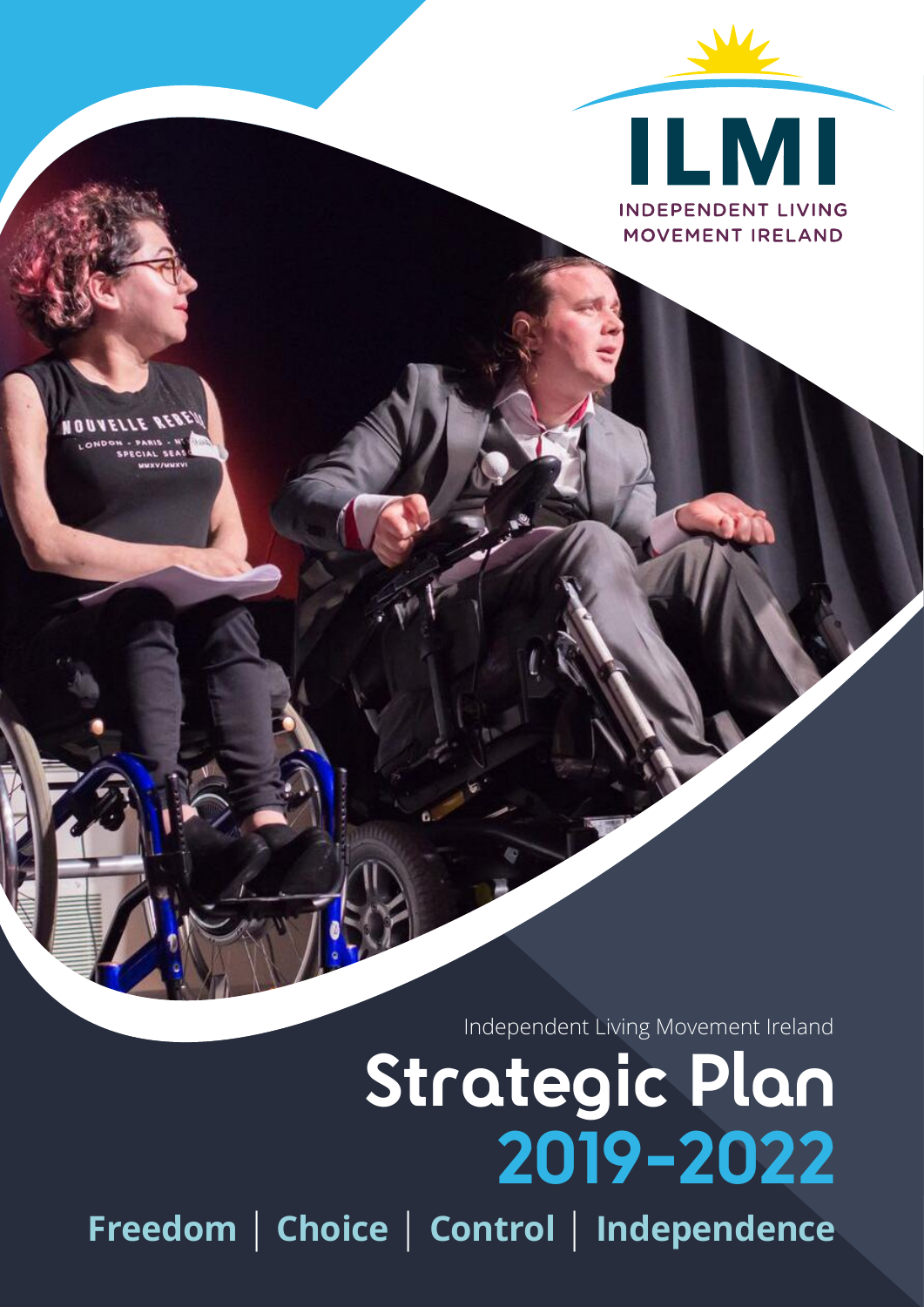## Index









**03 Independent Living Movement Ireland** Who is ILMI? / Our Vision / Mission / Core Values

**04 Our Principles**

**05 Our Key Achievements**

**06 A Message from the Chair**

**07 A Message from the CEO**

**08 Leadership & Representation**

**09**

**Promotion of equality & accessing human rights**

## **10**

**Political Campaigning & Strategic Policy Development Governance, Accountability & Transparency**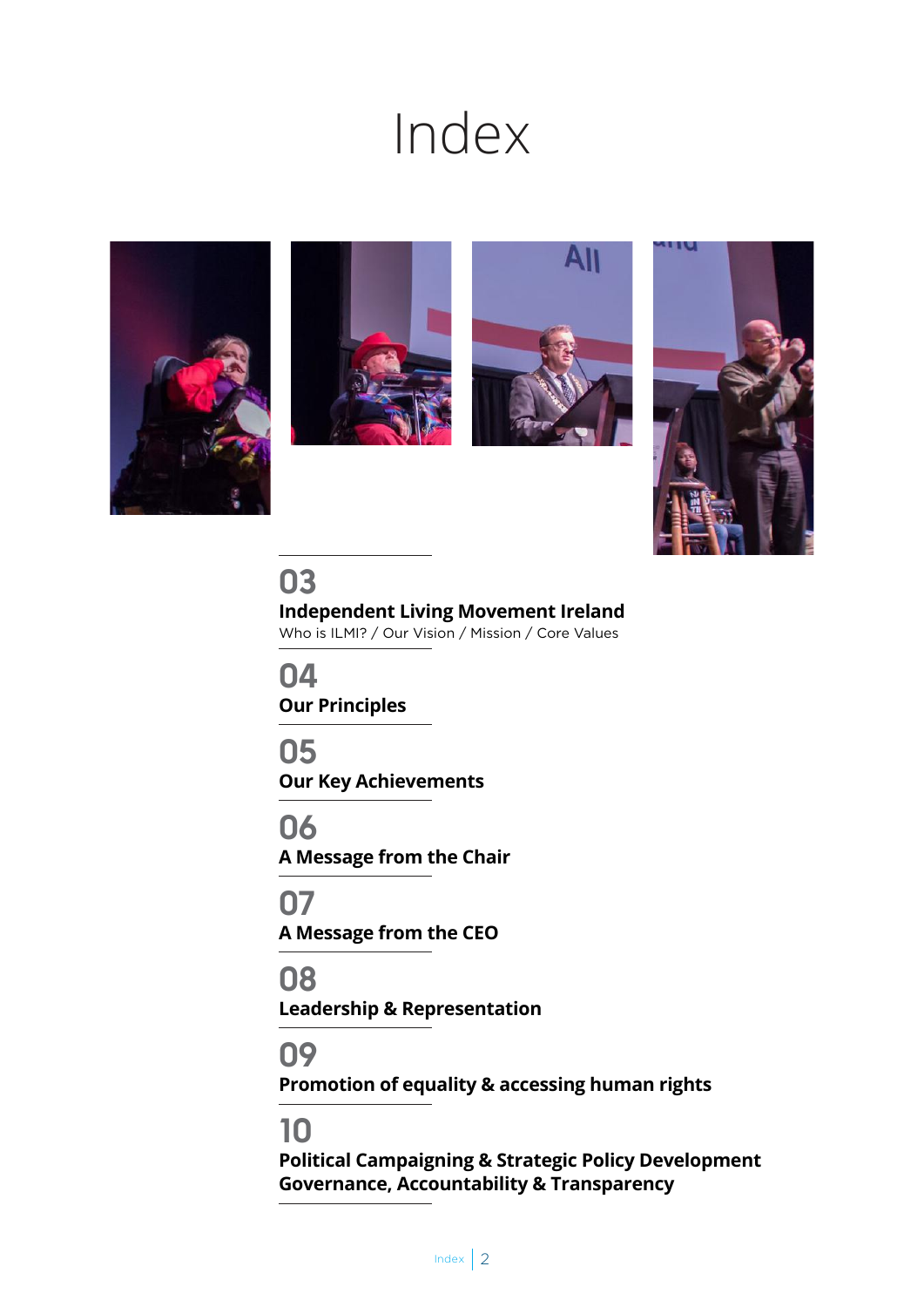## Independent Living Movement Ireland (ILMI)



ILMI was originally established as the Center for Independent Living in 1992 by and for disabled people. Its aim was to ensure that disabled people achieved Independent Living, choice and control over their lives and full participation in society as equal citizens.

We are a campaigning, national representative organisation that promotes the philosophy of independent living and seeks to build an inclusive society. Central to the way we work is to ensure that policy decisions that impact on the lives of disabled people have to be directly influenced by those whose lives are directly affected.

*Our philosophy can be summed up as: 'Nothing about us without us!' and 'Rights Not Charity'*

### **Our Vision**

*Our vision is an Ireland where disabled persons have freedom, choice and control over all aspects of their lives and can fully participate in an inclusive society as equals.*

## **Mission**

We are working collectively to create an Independent Living Movement in Ireland which is led by disabled people and promotes a rights-based social model of disability, challenging the unacceptable charity / medical model of disability. We are working towards the removal of societal barriers that prevent active equal participation of disabled people, challenging the denial of people's rights and the promotion of the philosophy of Independent Living.

## **Core Values**

Our core values are underpinned by the philosophy of Independent Living and all activities are aimed towards promoting:

**INDEPENDENCE OPTIONS RIGHTS EMPOWERMENT**

N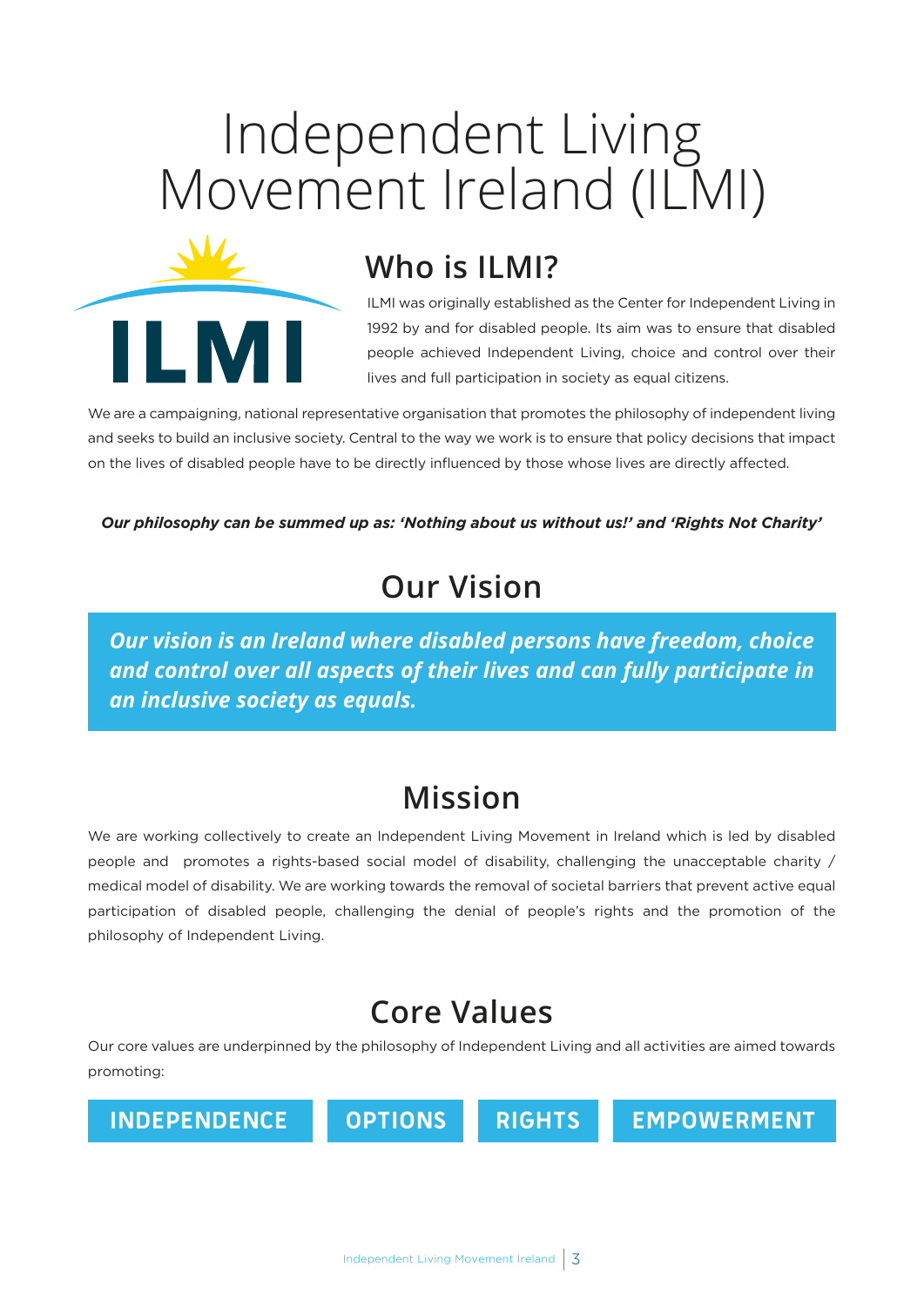## Our Principles

We promote the active participation of Leaders in all aspects of the work of ILMI: locally, regionally, nationally and internationally.

We are a DPO (disabled persons organisation) formed to ensure that the voice of disabled people will be heard in campaigns, research and policy development.

We recognise and promote equality within our members, in terms of gender, sexuality, ethnicity, age, marital status, socio-economic status and impairment.

We will actively promote an understanding of disability as an interaction between a person's impairment and the societal and environmental barriers that disable people's participation in society - and actively lobby to remove these barriers to participation and challenge the unacceptable medical / charity model of disability.

We are committed to ILMI continuing to develop new innovative models to achieve equality of outcome, while recognising that people have a variety of abilities, needs and wants.

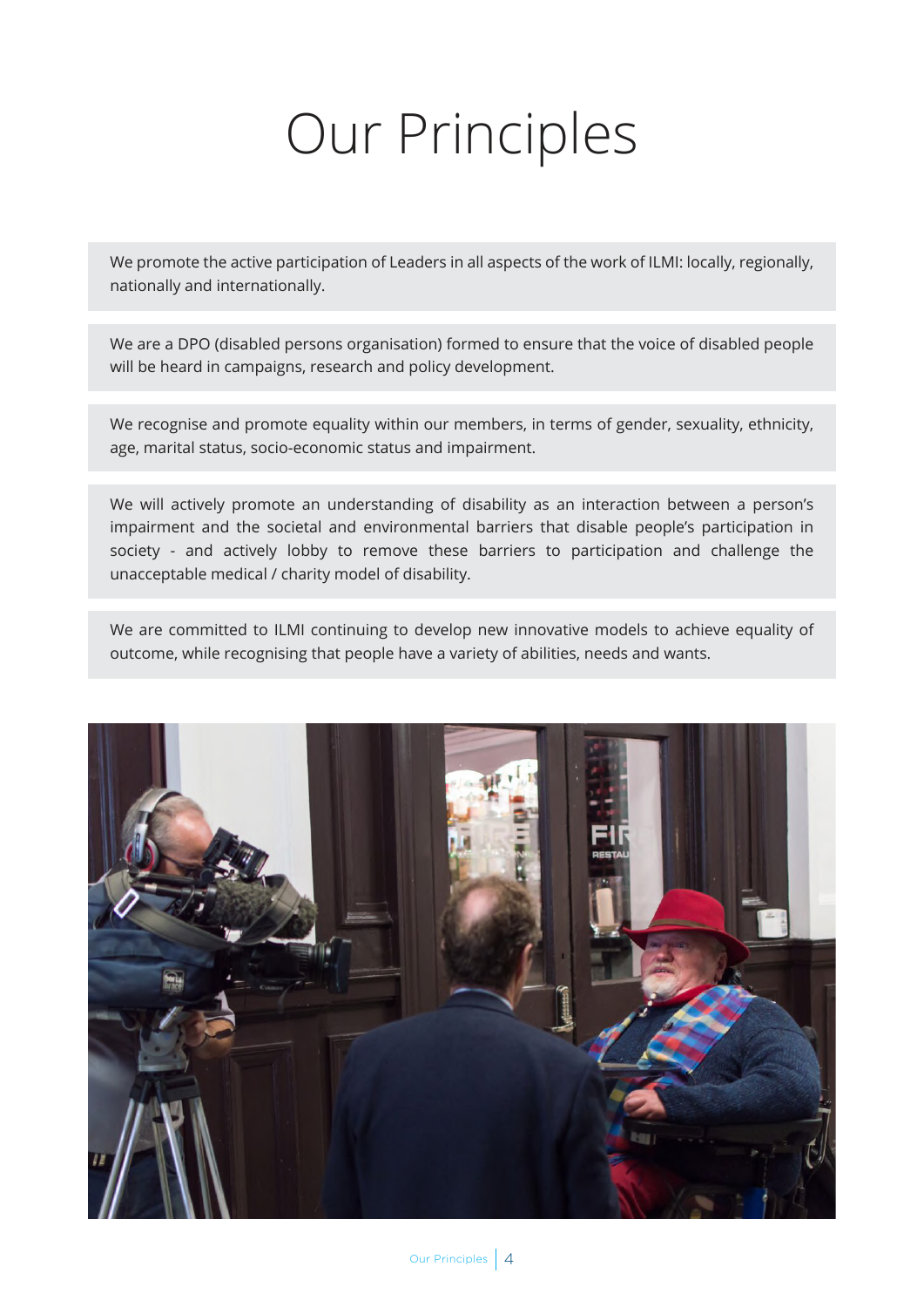## Our Key Achievements

As CIL we introduced the first personal assistance programme in Ireland thereby enabling people to take greater control of their lives. This has been the single most significant development for Independent Living in the history of the State.

We are recognised internationally and has established invaluable links with key organisations and individuals across Europe and continues to actively seek transnational partnership opportunities.

We are a founder and active member of the European Network on Independent Living (ENIL).

As a Disabled Person's Organisation (DPO), we are led by disabled people and their lived experience.

We established the Certificate in Disability Studies in conjunction with Maynooth University.

We established Vantastic - an accessible dial-a-ride, door to door transport service. Transport is a key accessibility issue and the introduction of Vantastic has offered many new opportunities to disabled people.

ILMI has demonstrated that it can work effectively and in partnership with a wide range of voluntary and statutory agencies in order to bring about equality for disabled people

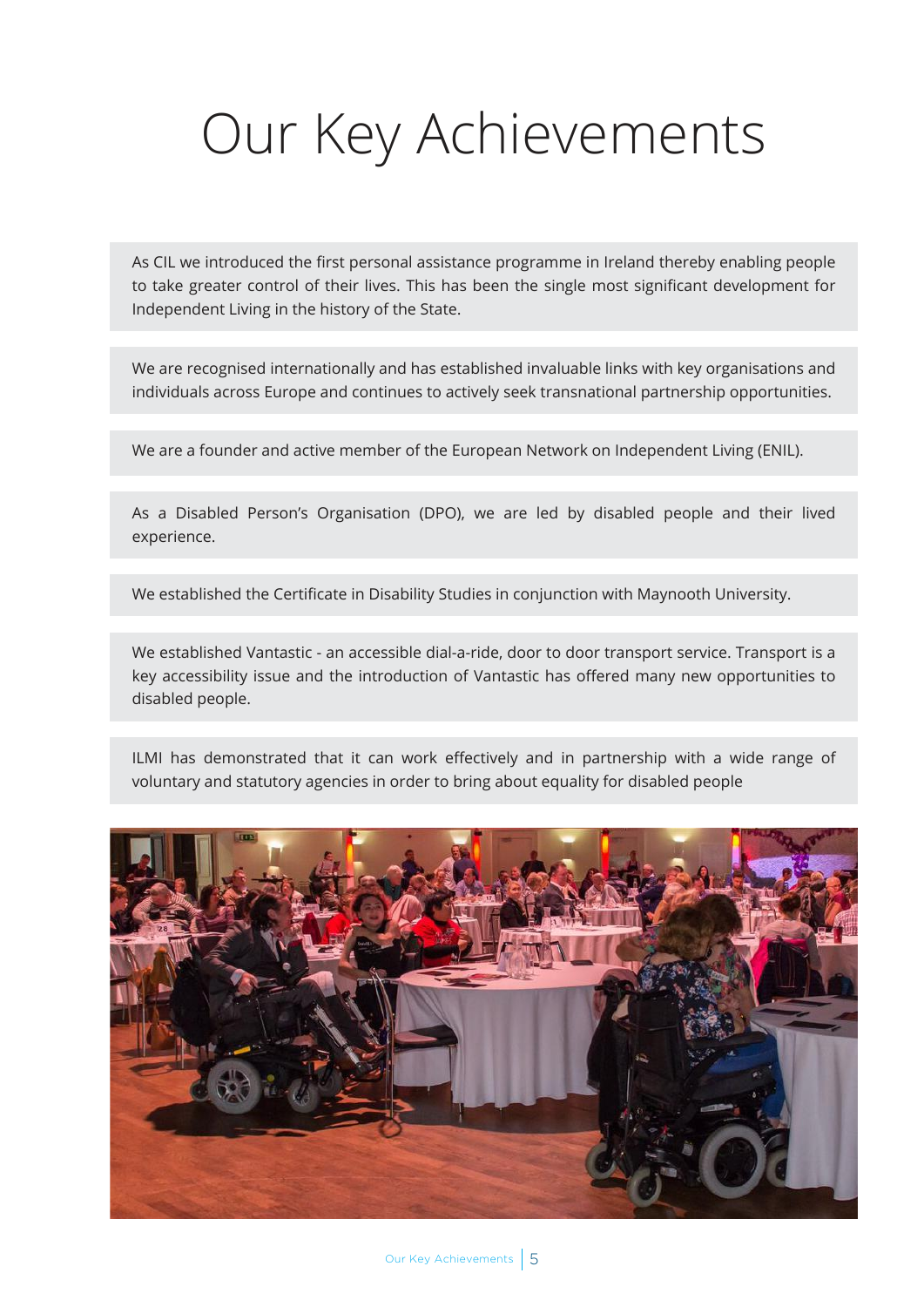## A Message from the Chair



**This Strategic Plan sets an ambitious set of objectives to bring about change for disabled people across Ireland and to build an Ireland where disabled people are empowered to live Independent Lives with control, choice and options.**

**What we as ILMI are trying to do is build on the legacy of CIL and those that have gone before, to build a new and stronger Movement that will have an active membership which is part of collective strategies for change.**

At the core of our work is the Philosophy of Independent Living and building a Movement around that, and that is so important that we make sure services are built around making this happen in our lives. I first got involved with CIL when I was eighteen after leaving the Central Remedial Clinic. I was given personal assistance hours in order to carry on with my education in Killester College, where I met the one and only Martin Naughton, who helped me build up my knowledge of independent living and its Philosophy.

Having been around the Independent Living movement for twenty plus years, I've been privileged to have known many of the founders of Independent Living in Ireland Martin Naughton, Florence Dougal, Dermot Walsh, Donal Toolan and of course the wonderful John Doyle all of whom I was honoured to call my friends. Each of them mentored me on all different aspects of Independent Living.

I am honoured to be elected Chair of ILMI by my fellow board members and I really hope that I and the new board can carry on the great work that they started and bring new blood and energy to the Independent Living Movement. As someone that enjoys the benefits of Assistive technology I am keen that we use technology in order to breakdown any barriers to disabled people from across the Island participating in our work to build a real, inclusive national Movement.I envision a world that all people with disability enjoy independent living and a life of their choosing. Together we can make this a reality.

I would like to thank all ILMI members who contributed to the development of this Strategic Plan and I look forward to working with everyone collectively to bring about change in our lives to build a genuinely inclusive Irish Society.

**Shelly Gaynor Chair, ILMI**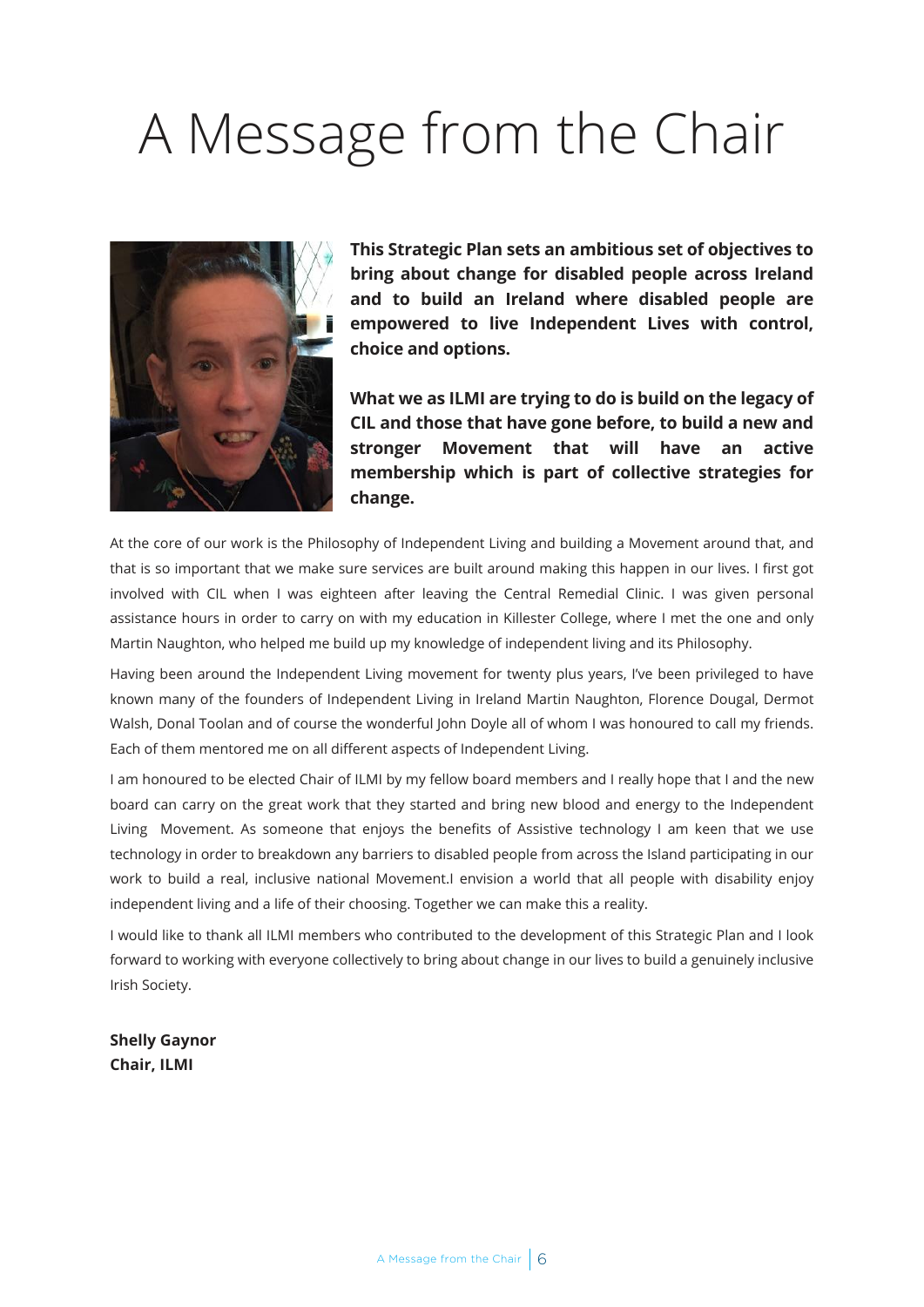## A Message from the CEO



**This Strategic Plan is based on consultations with leaders around the country in regional discussions in Dublin, Tullamore, Ennis and Sligo to generate a national collective strategy defining the aims and objectives of ILMI as a national representative organisation.**

**The energy from leaders in the process reaffirmed the role of ILMI and the plan represents the approaches we as a collective will undertake in the weeks, months, and years ahead. We will need new ideas, new ways of working and be ambitious in making this plan real.**

To truly be a representative voice for Independent Living in Ireland we will facilitate dynamic and creative ways of developing policies and positions. We will need to build structures for ILMI members to collectively discuss our strategic campaigns, and ILMI will explore how technology can support virtual real time and non-real time discussions.

One of the things I bring to ILMI is a passion for bringing people together as a collective to campaign for social change. I want ILMI to build on CIL's legacy as a national representative voice and I want to strengthen ways that Leaders from across the country can become actively involved in and lead campaigns to bring about that change.

We need to make sure that representatives of ILMI are supported by evidence-based policies based on collective lived experiences and that members are informed on every part of the work of the organisation. Central to this is to inform and empower Leaders to be part of collective strategic campaigns to influence policy development in order to bring about equality and inclusion for disabled people. We also need to be strategic by working in partnership with those who share our values and vision in order to be effective and ensure that our work has a long-term impact.

The strategic objectives are interlinked and cannot be worked on in isolation. Building representative structures will create authentic leaders that reflect the aims of the collective. Challenging inequality and promoting equality can only be done through the development and implementation of strong policies. In order for strong policies to be delivered, we will need to create supportive collective spaces to empower as many people as possible to become actively involved in campaigns.

I am looking forward to creating ways for ILMI members to be part of our aspects of this strategic plan and to continue to build on the work carried out by ILMI over the past 25 years

#### **Damien Walshe, CEO**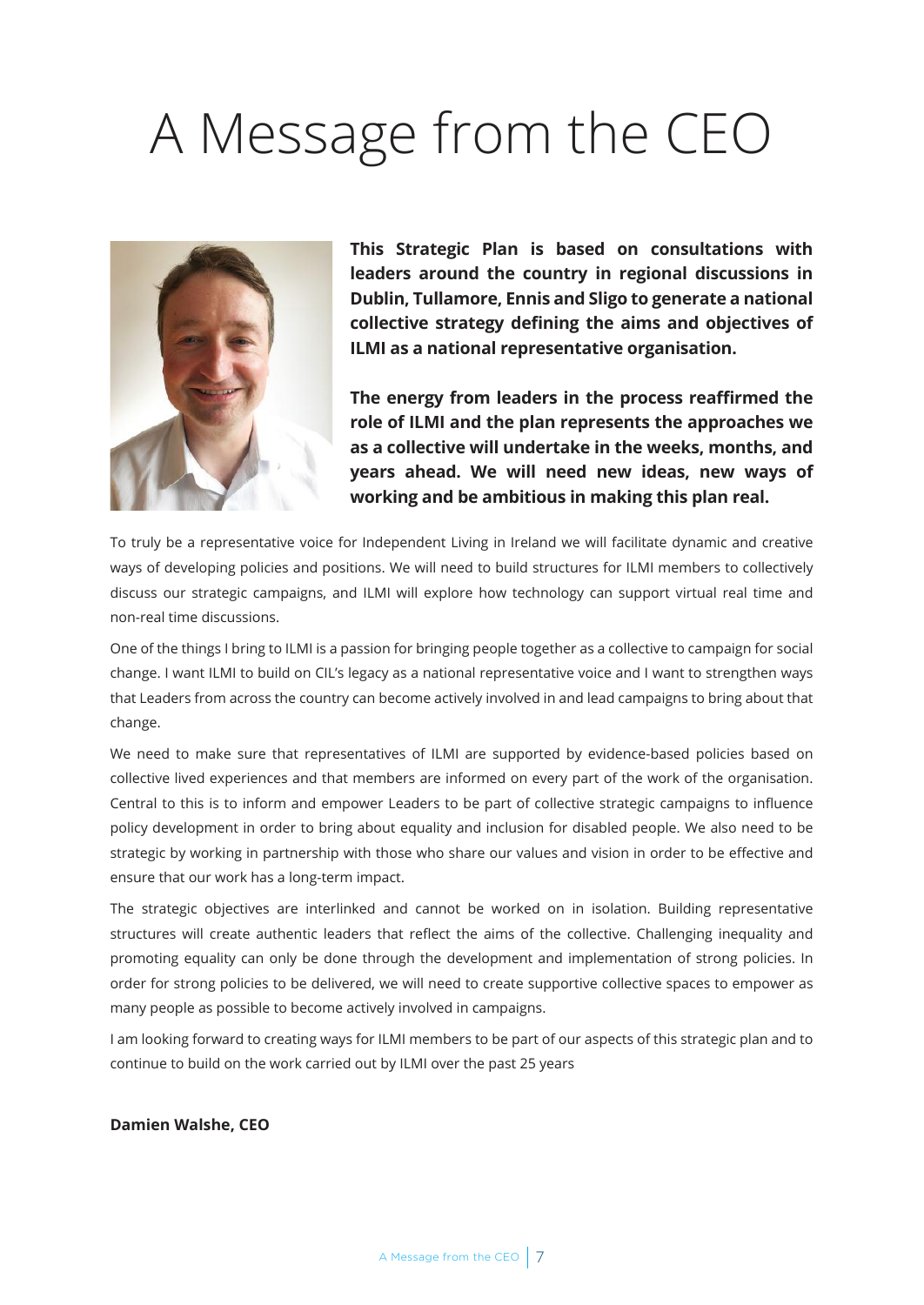## Leadership & Representation

**Independent Living Movement Ireland's work will continue to be led and represented by disabled people at all levels. ILMI will create structures to generate evidence-based policies and expertise based on lived experience.**



## **What will we do?**

#### **We will:**

- Actively promote ILMI and the philosophy of Independent Living across the country through all forms of communication to ensure that disabled people are aware of and can actively become part of the Independent Living Movement.
- Create structures at a regional and national level for ILMI members to engage in dynamic and creative spaces to generate collective policies to represent the organisation.
- Promote active membership engagement in ILMI spaces through face to face group meetings and the use of technology to support virtual real time and non-real time participation.
- Share ILMI policy processes to ensure collective ownership.
- Provide training and supports to build the capacity of ILMI representatives.
- Ensure that those in leadership roles are supported by members through peer support to be authentic voices by creating structures to generate policy discussions.
- Create ways for those in leadership roles to provide feedback on ILMI's representation work locally, nationally and internationally
- Develop specific strategies to engage and mentor young disabled people to ensure the active involvement of these future Leaders
- Support ILMI representatives to increase the visibility of disabled people in discussions on equality and social justice though all forms of media.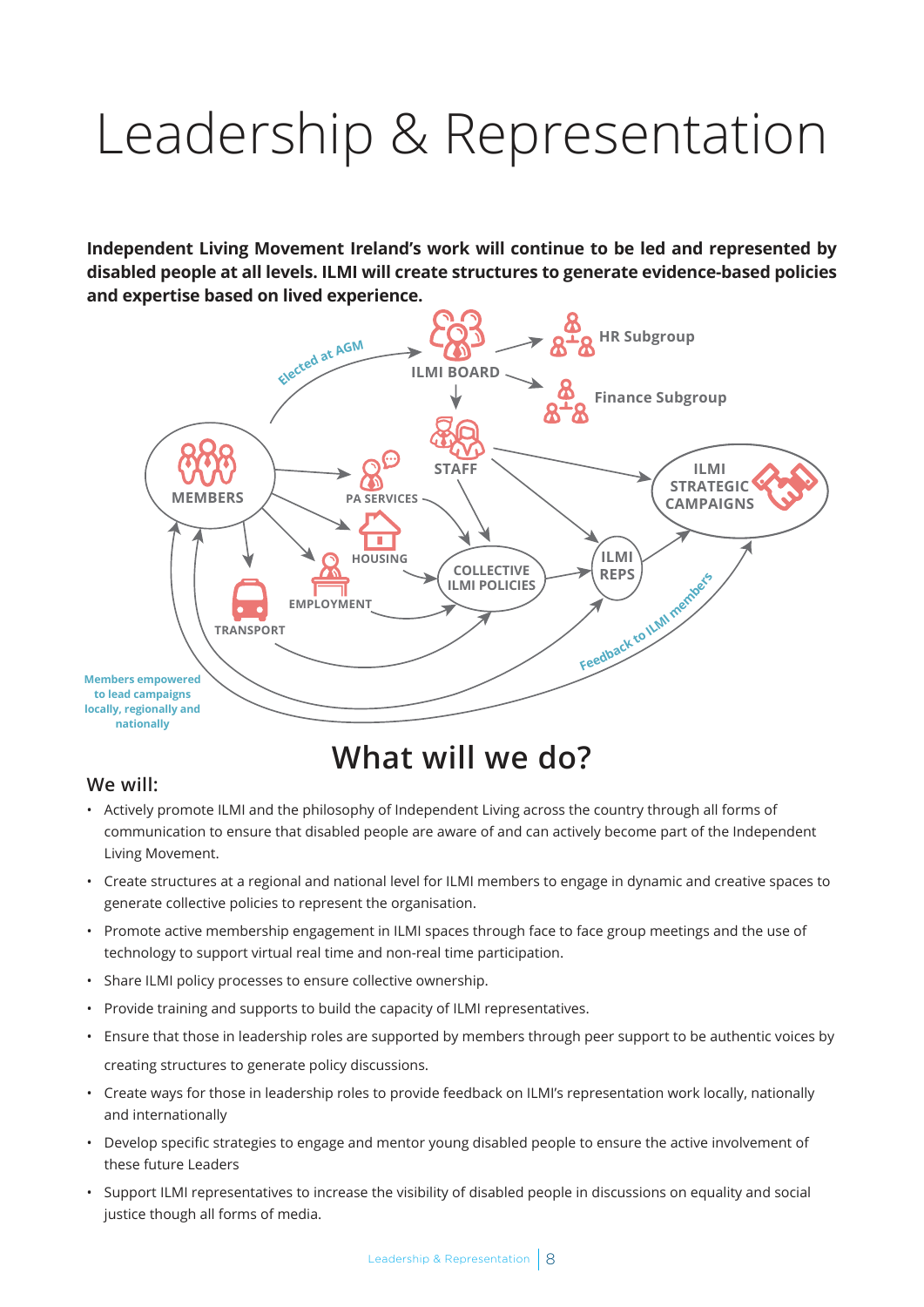## Promotion of equality & accessing human rights

**Independent Living Movement Ireland's work will be grounded in equality and a rights-based approach, working towards an inclusive Irish Society.**

### **What will we do?**

#### **We will:**

- Promote the social model of disability and challenge the medical /charity model through a human rights and equality approach.
- Promote awareness of the human rights and equality infrastructure through 'know your rights' workshops, training on human rights and equality and the development of appropriate online resources.
- Create links with Free Legal Advice Centres (FLAC), Public Interest Law Alliance (PILA), National University of Ireland Galway (NUIG) Centre for Disability Law and Policy in order to create a legal support structure for disabled people who face discrimination.
- Ensure that ILMI has strong links with the equality and human rights infrastructure such as the Irish Human Rights Equality Commission and the Workplace Relations Commission.
- Build allies across in all human rights, equality and anti-poverty struggles to ensure disabled people are involved and have their voices heard.
- Develop mechanisms for members to participate in and influence the delivery of genuinely inclusive public services based on commitments in the Disability Act 2005 and the Public Sector Human Rights and Equality Duty.

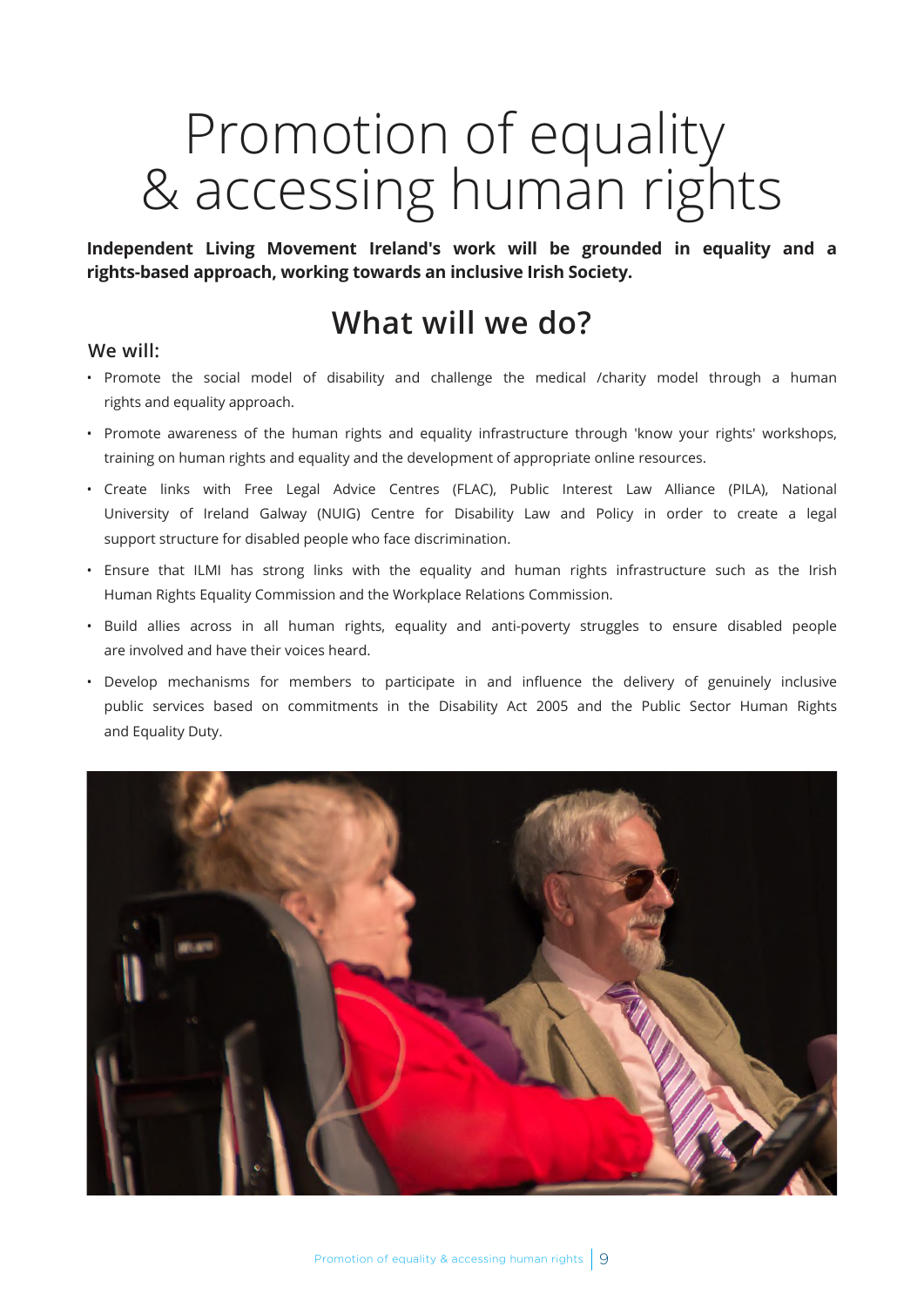## Political Campaigning & Strategic Policy Development

**ILMI will empower members to be active agents of social change by participating in collective strategic campaigns to promote independent living and ensure effective policy development and implementation.**

## **What will we do?**

#### **We will:**

- Coordinate and support collective political campaigns to bring about equality for disabled people in Ireland.
- Empower disabled people to lead all aspects of ILMI political campaigns.
- Ensure that ILMI representatives are supported on relevant Forums and Dáil Committees to bring the issues members face and propose solutions which meet their needs.
- Effectively communicate effectively ILMI's work to all relevant stakeholders, including our biweekly eBulletin, website, and social media.
- Over the course of this plan, prioritise strategic policy campaigns on the four pillars of Independent Living: Personal Assistance, Housing, Transport, and Employment.

## Governance, Accountability & Transparency

**We will maintain the highest standards of Governance, accountability and transparency to our members and funders and will develop a funding strategy to secure the sustainability of the organisation.**

## **What will we do?**

#### **CIL will:**

- Meet all legal and financial requirements, such as under the Charities Act 2009, and the Lobbying Act 2015.
- With its board and staff, ensure that the organisation meets all obligations under the Governance Code.
- Support the ILMI board with relevant training to meet all legal, financial and HR requirements.
- Publish an annual report and audited accounts and present to members as part of the AGM.
- Cost, plan and seek appropriate resources to deliver on all aspects of this Strategic Plan.
- Update members regularly on all aspects of its work to make sure everyone has the information they need to participate in the organisation.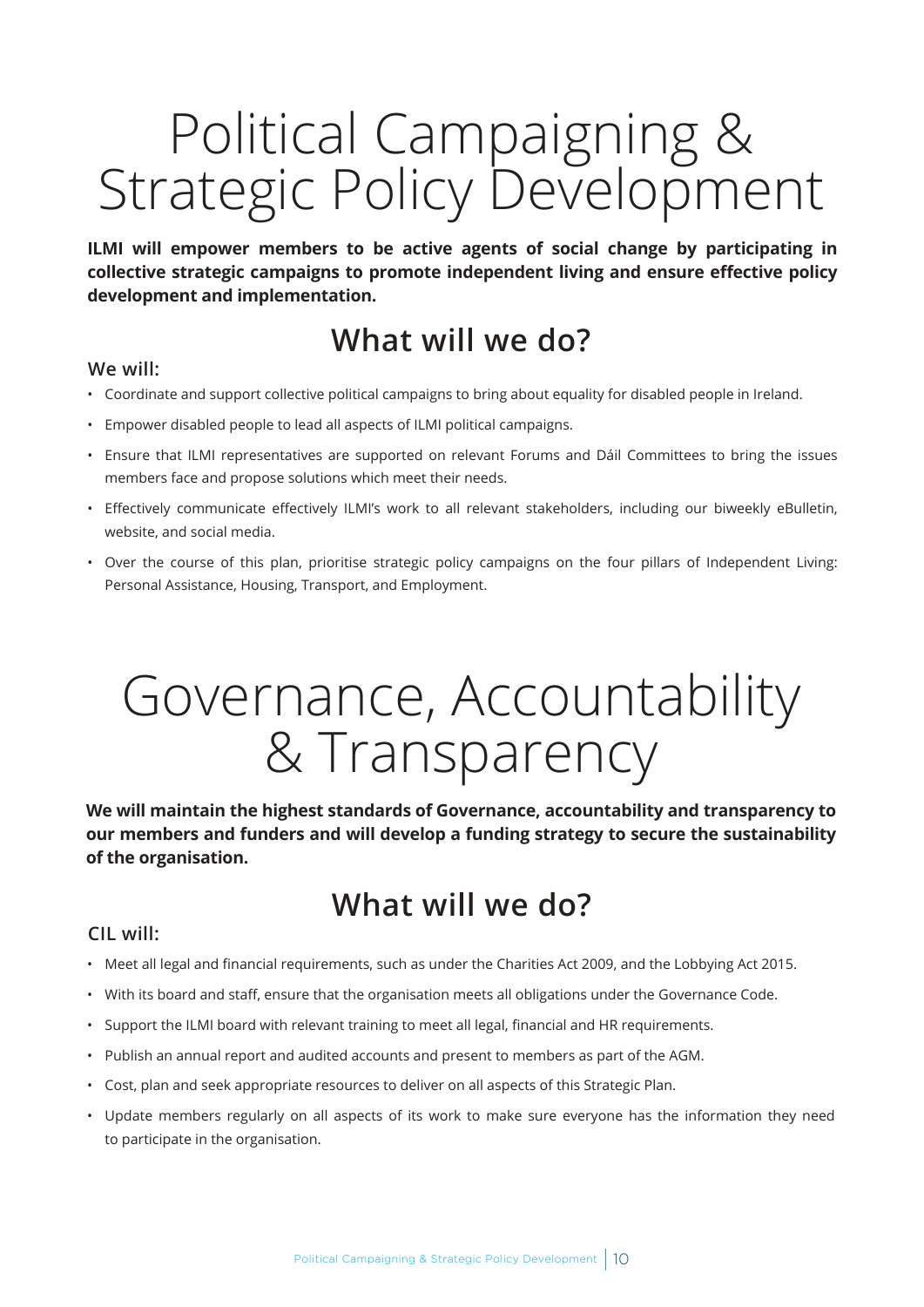### **What is Independent Living?**

**Independent Living is the right of all persons regardless of age or impairment to live in the community; to have the same range or choices as everybody else in housing, transportation, education and employment; to participate in the social, economic and political life of their own communities; to have a family; to realise their own potential and have the freedom to live the lives they wish in an inclusive Ireland.**

### **Members of ILMI are committed to:**

**- Learning about and promoting the philosophy of independent living - Promoting Rights Not Charity for disabled people - Ensuring that the Social Model of Disability is understood and adopted by all policy makers - Being actively involved where possible in the work of ILMI - Participating in discussions (on line, via email or in person) or campaigns - Promoting the role of disabled people in the work of ILMI**

### **How can I get involved?**

**If you want to get involved in our work, please sign up for our biweekly eBulletin. It will give you all the information on work that ILMI is involved in locally, regionally, nationally and internationally.**